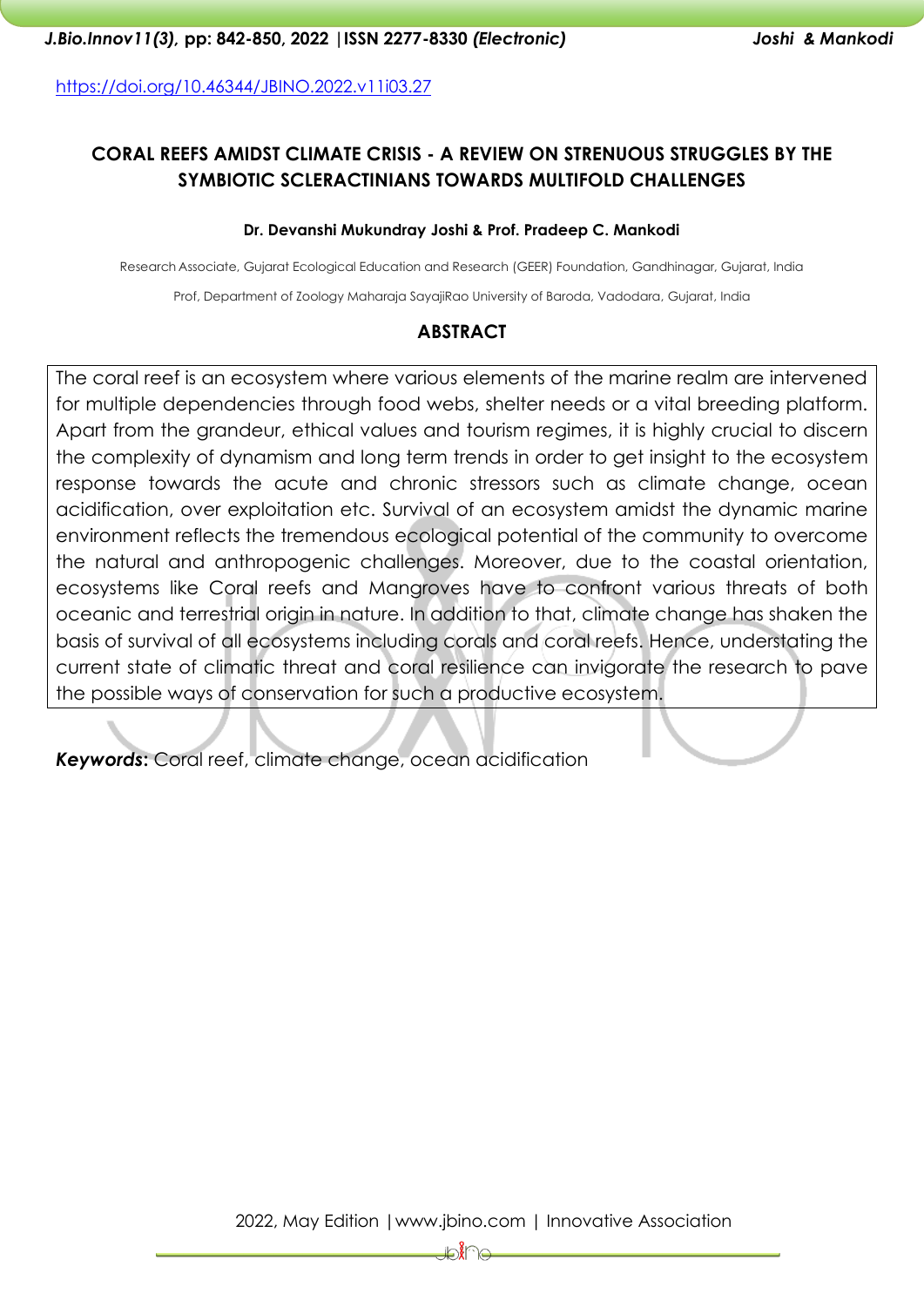#### **INTRODUCTION**

The Coral reefs exhibit one of the oldest ecosystems on earth with remarkable functional and structural evolutionary trajectory. Biologically, scleractinian corals constitute the key biodiversity on reef whereas geologically they characterize the major framework contributor. However, current trends of natural and anthropogenic changes have threatened such an ancient ecosystem on multiple fronts. In fact, any change in physico -chemical parameters of the ambient environment of corals will cause alteration in their growth, reproduction and survival. Apart from corals, the reef supports 25% of all marine species and makes the ecosystem unique in terms of biological diversity and productivity. The climate change threatens coral reef ecosystems through synergistic effects of various chronic and acute stresses. There are marine habitats which get affected by different climatic parameter differently i.e., sandy beach habitats are susceptible to storms, pelagic habitats are significantly affected by sea-surface temperature whereas continental shelf habitats are vulnerable to sea-level changes primarily. Moreover, coastal ecosystems like coral reefs, salt marshes/Mangroves as well estuaries are susceptible to more than one factors i.e., Sea level changes, coastal storms, temperature and  $CO<sub>2</sub>$  rise. The major consequences imposed by Climate change on corals and coral reefs have been discussed with refrence to the affecting climatic parameter:

### **Coral bleaching**

Coral bleaching is the expulsion of symbiotic algae zooxanthellae from the coral tissue resulting in white or pale appearance of the coral colony. The phenomenon of bleaching is a general stress response that can be induced by a number of environmental factors i.e., extremes of temperature (heat shock and cold shock), high irradiance, prolonged darkness, heavy metals (especially copper and cadmium) and pathogenic micro-organisms (Hoegh-Guldberg, 1999; Brown, 2000). However, the increasing sea surface temperature is considered as a major factor to bring about coral bleaching events (Stone et al., 1999).

The temperature threshold for bleaching is relative to other environmental variables (especially light) and to the duration and severity of the departure from the normal temperature conditions of a reef (Liu *et al.,* 2003). Therefore, it can be said that the bleaching due to thermal stress is not limited to areas of normally high water temperature. However, regions where higher temperatures are the norm seem likely to be more vulnerable to increased physiological bleaching (Fitt *et al.,* 2001). It has been observed that branching coral species that exhibit higher growth rates and thin tissue veneer are more prone to bleaching, and heavy bleaching events may be fatal for them. The coral species with slow growth rate but thick tissue are less susceptible in case of bleaching (Hughes *et al.,* 2003).

In India, evidences of mass coral bleaching ranging from 25.8% to 76.5% bleached corals were recorded from different reef areas i.e., Palk bay during the month of April and May, 2010, at Andaman and Nicobar reefs, Lakshadweep during May and June (Ravindran et al., 2012; Krishnan et al.,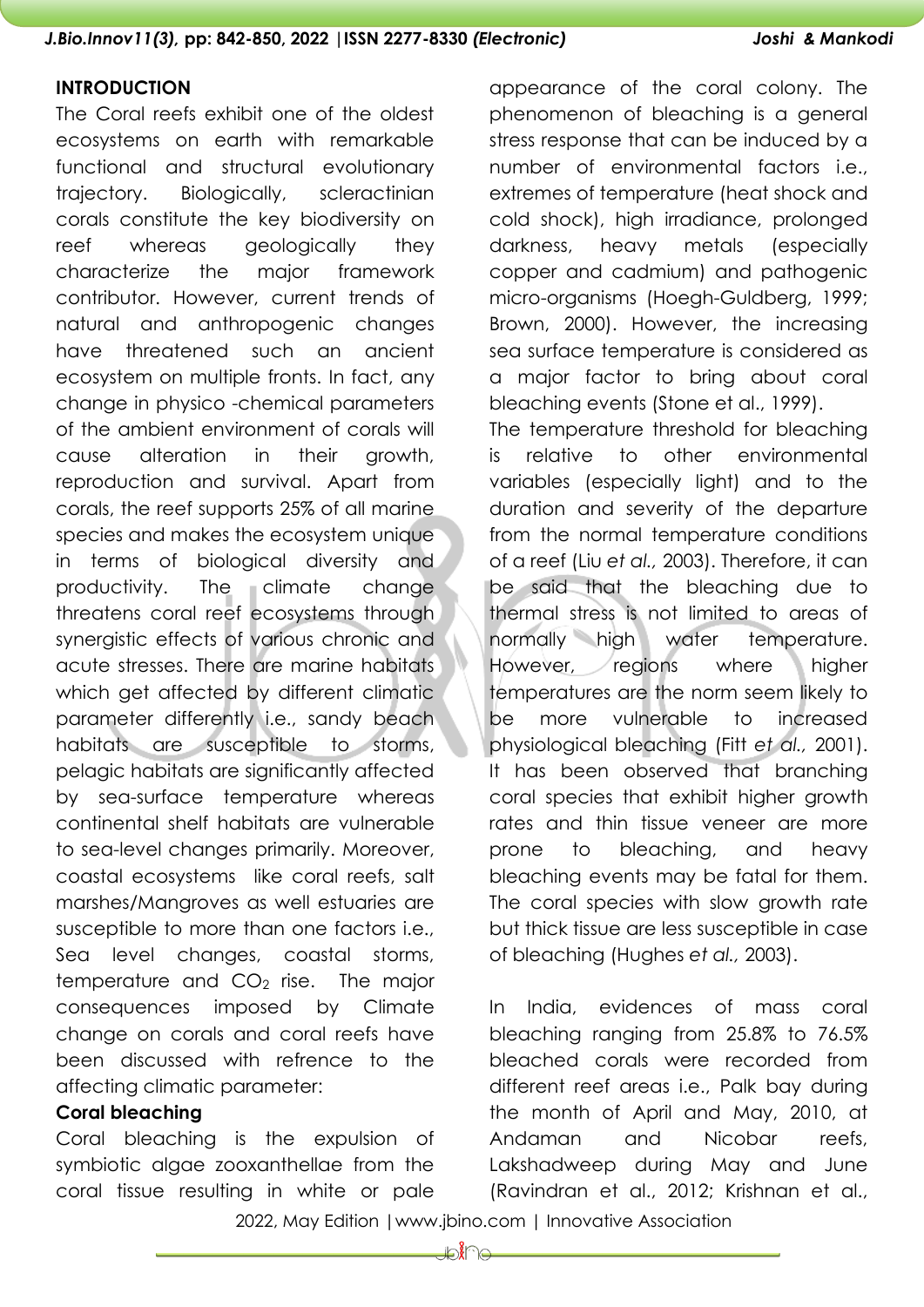2011). Coral bleaching evidences were also recorded by researchers from Gulf of

Kachchh (Joshi et al., 2014, www.wti.org.in).



**Fig. 1** Coral bleaching observed - Reef view

### **Reduced Calcification Potential**

The oceans currently absorb about a third of the anthropogenic  $CO<sub>2</sub>$  inputs to the atmosphere, resulting in significant changes in seawater chemistry which in turn effects the calcification of the marine organism (Houghton *et al*., 2001). Photosynthesis and respiration by marine organisms also affect seawater CO<sup>2</sup> concentration, but several studies have predicted a reduction in ocean pH and a lowering of the saturation state of seawater with respect to the calcium carbonate minerals such as calcite and/or aragonite as a consequence of the increased  $CO<sub>2</sub>$  concentrations in atmosphere (Caldeira and Wickett, 2005; Harvey, 2003; Orr *et al*., 2005). The predicted elevation in the Carbon dioxide level may result in considerable lowering of ocean pH which was never evident in the past geologic time (Caldeira and Wickett, 2003).

When  $CO<sub>2</sub>$  dissolves in seawater, it forms carbonic acid  $(H_2CO_3)$ :

 $H_2O + CO_2 \rightarrow H_2CO_3$ 

 $H_2CO_3$  is a weak acid that can lose  $H^+$  ion to form bicarbonate (HCO<sub>3</sub>-):

 $H_2CO_3 \rightarrow H^+ + HCO_3$ or Further remove the remaining hydrogen ion to form carbonate  $(CO<sub>3</sub><sup>2-</sup>)$ :

 $HCO<sub>3</sub> \leftrightarrow H<sup>+</sup> + CO<sub>3</sub>$ <sup>2-</sup> Thus, carbon can occur simultaneously in several forms:  $CO<sub>2</sub>$  (dissolved  $CO<sub>2</sub>$  and carbonic acid),  $HCO<sub>3</sub>$ , and  $CO<sub>3</sub>^{2}$ Increasing atmospheric  $CO<sub>2</sub>$  drives more  $CO<sub>2</sub>$  into the ocean, lowering the pH (making the ocean more acidic) and changing the relative proportions of the three forms of carbon. This reduction in ocean pH has some direct effect on marine organisms (Seibel and Walsh, 2001; Ishimatsu *et al*., 2005).

The differences in preindustrial and industrial levels of CO<sub>2</sub> consequently alters the concentration of carbonate ion i.e., the  $CO<sub>2</sub>$  (280 ppm) remains 85% and carbonate ions 15% at preindustrial levels but the industrialization at elevated the CO<sub>2</sub> to 90% in sea water and free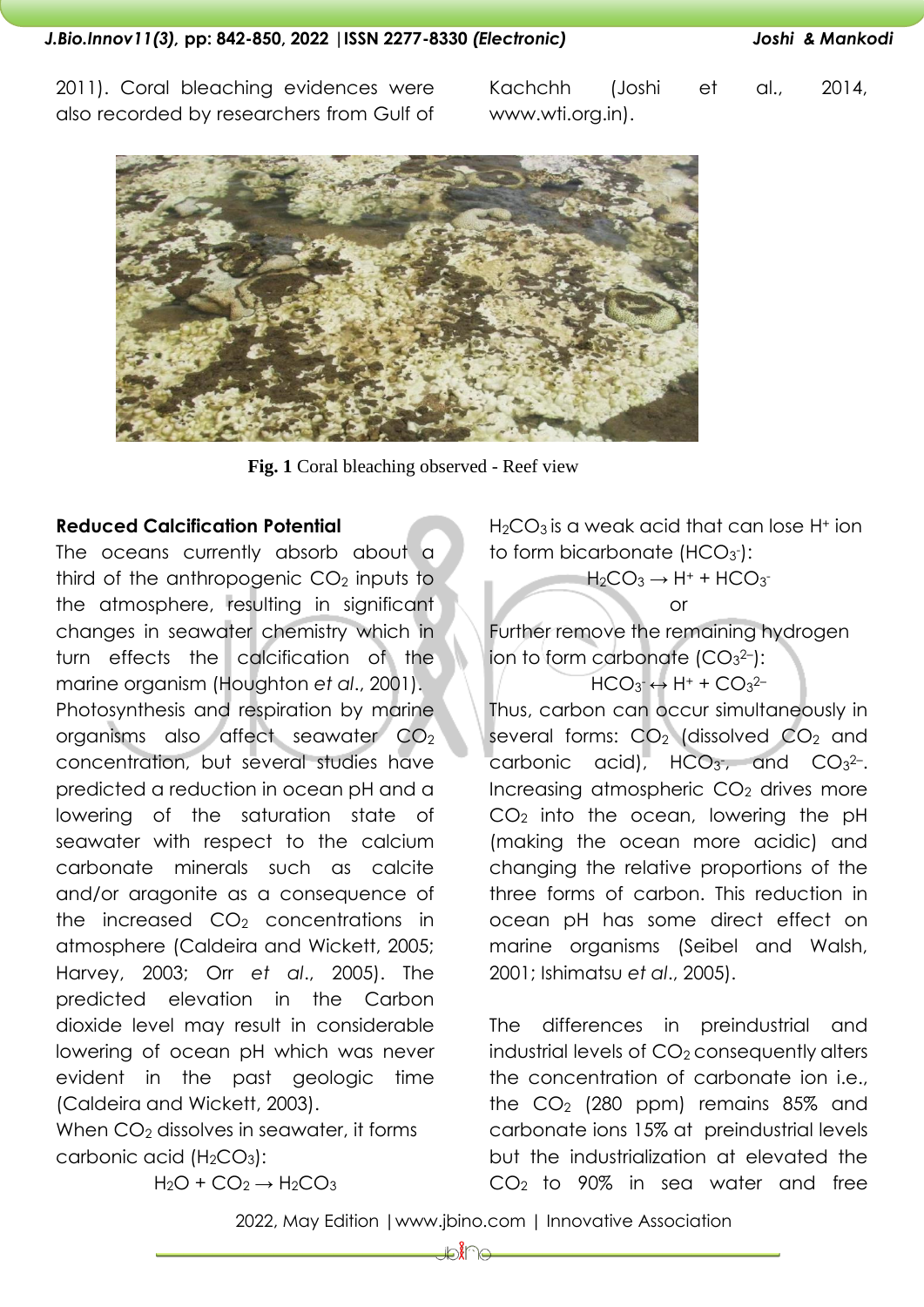### *J.Bio.Innov11(3),* **pp: 842-850, 2022 |ISSN 2277-8330** *(Electronic) Joshi & Mankodi*

carbonate ions to 10%. Calcifying organisms combine calcium and carbonate ions to build their skeletons  $(Ca<sub>2</sub><sup>+</sup>+CO<sub>3</sub><sup>2-</sup> \rightarrow CaCO<sub>3</sub>)$ , so a reduction in carbonate ion concentration slows the

calcification process and making it more difficult for calcifying marine organisms to form their shells and skeletons(Feely et al., 2004; Orr *et al.,* 2005).



**Fig. 2** Impact of ocean acidification on Calcification Potential of marine organisms

The effect of reduction in the available carbonate ions has been most studied in coral, which form their skeletons from aragonite, a metastable form of calcium carbonate (Kleypas *et al*., 1999; Langdon *et al.,* 2003).

Reef-building coral occurs where calcium carbonate precipitation exceeds its removal. The structural components of reefs (skeletons of corals and calcareous algae) are glued together and made more resistant to physical breakdown by calcium carbonate cements that precipitate within the reef framework, and by the overgrowth of thin layers of calcareous algae. A reduction in CaCO3 precipitation by either mortality of reef organisms, lowered calcification rates, or lowered cementation rates reduces a reef's ability to grow and to withstand erosion (Kleypas *et al*., 2001). Some slowgrowing or weakly cemented reefs may stop accumulating or shrink as carbonate deposition declines and/or erosion increases. Such effects have been observed in the Galapagos (Eakin, 1996; Reaka-Kudla *et al*., 1996).

Future changes in seawater chemistry will not only lead to decrease in calcification rates, but also to increase in  $CaCO<sub>3</sub>$ dissolution. Field experiments by Halley and Yates (2000) indicated that the dissolution rate could equal the calcification rate once atmospheric CO<sub>2</sub> concentrations reach double the preindustrial levels. This indicates the slowdown or reversal of reef-building and the potential loss of reef structures in the future.

# **Sea level alteration**

 2022, May Edition |www.jbino.com | Innovative Association Eustatic transgression remains one of the key concerns of IPCC reports due to its inheritable consequences on low lying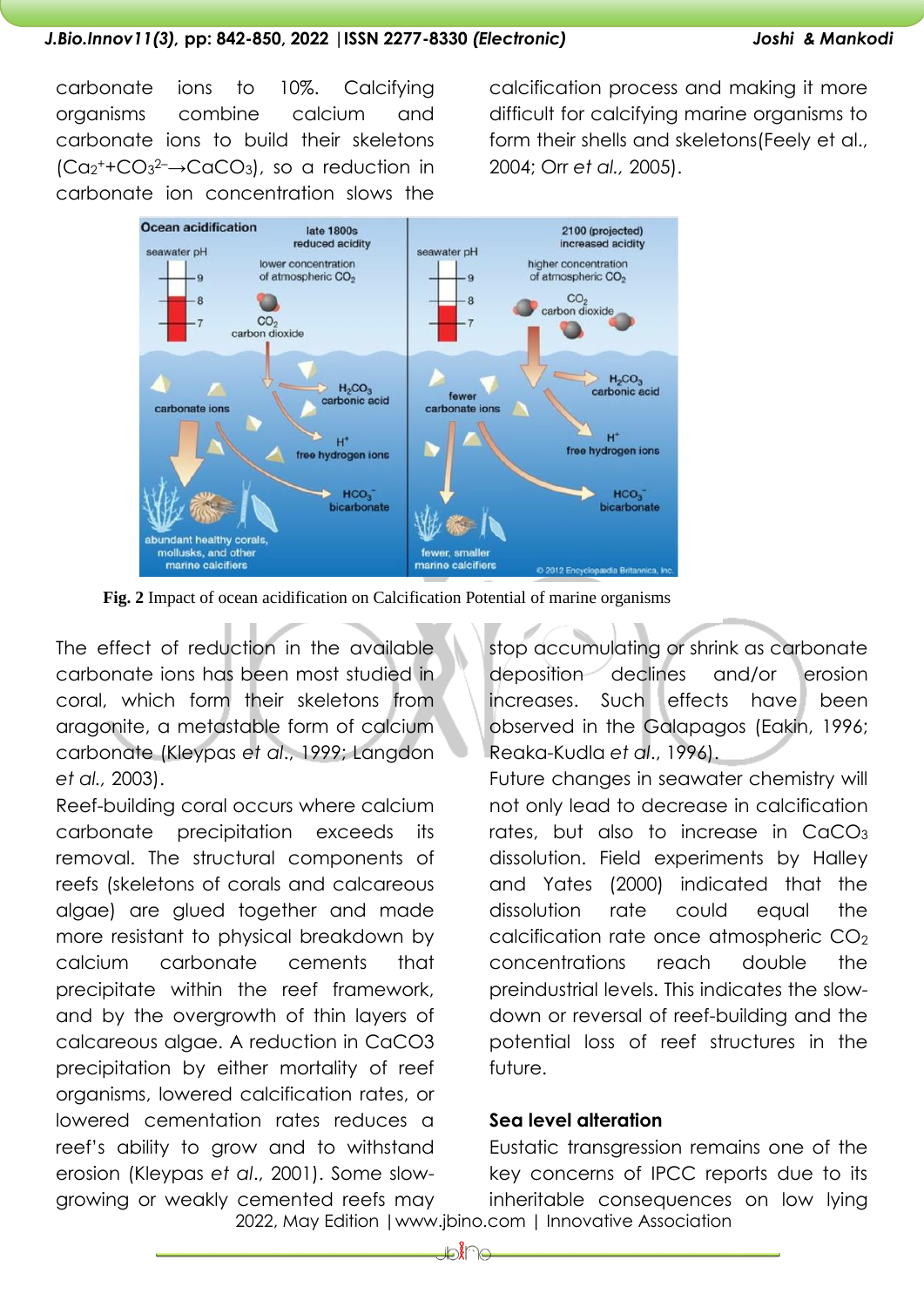#### *J.Bio.Innov11(3),* **pp: 842-850, 2022 |ISSN 2277-8330** *(Electronic) Joshi & Mankodi*

areas and marine ecosystems. Sea level has remained fairly stable for the last few thousand years, and many reefs have grown up to the sea surface, with restricted water circulation and little or no potential for upward growth. A minor rise in the sea-level would therefore be beneficial to such reefs. Though such a slight sea-level rise might "drown" the reefs that are near to their lower depth limits by decreasing the light availability, the projected rate and magnitude of sea-level rise are well within the ability of most reefs to keep up (Smith and Buddemeier, 1992). A more likely source of stress from sea-level rise would be sedimentation due to increased erosion of shorelines. Houghton *et al.,* 2001) predicted that the rise of sea level due to the combined effects of thermal expansion of ocean water and the addition of water from melting icecaps and glaciers will be between 0.1 and 0.9 meter (4-36 inches) by the end of this century.

Studies on Eustatic changes of Indian coasts have revealed that it will rise from 2- 8 mm/year at various coasts. It is predicted to lead submergence of the bio-protectors of the coasts- the mangrove ecosystem and consequently increasing coastal erosion and unpredictable inundation. This implies the prior damage to coral reef ecosystem, too; as the projections of mean sea level rise are also made with reference to Okha and Kandala of Gujarat state (Chowdhury and Behera, 2015).

## **Coral Reef Distribution**

Globally, the distribution of reef-building corals is limited by annual minimum temperatures of ~18°C (64°F) (Veron,

1995; Kleypas *et al*., 1999). Although global warming might extend the range of corals into areas that are now too cold (Precht and Aronson, 2003), the new area made available by warming will be small and the countervailing effects of other changes suggest that any geographic expansion of coral reefs will be very minor. At present, coral reefs are limited to the tropics and occur only in waters where temperature remains warmer than 18°C (64°F). A 2°C (4°F) warming of the oceans will expand the range by a few degrees latitude. Locations within this region that have suitable depth, substrate, and other environmental conditions could potentially support new coral reefs at the higher temperatures. Only Southern China, Japan, Australia, and Southern Africa present geographically realistic opportunities for reef expansion. Additionally, sea-surface temperature (SST) gradients are very steep in the vicinity of 18°C (the annual minimum temperature threshold for coral reef growth), and ocean model projections suggest that SST warming associated with doubled  $CO<sub>2</sub>$  will only move the 18°C contour by a few hundred kilometers, especially in the critical western boundary areas (Kleypas *et al.,* 2001). Whereas the west coasts of North and South America, Europe, Africa and southeastern United States and near the Amazon River, reef expansion along the coast is blocked due to the flow of cool water towards the equator and are thus "upstream" from potential sources, causing restricted distributions of coral reefs in the former while muddy coastal shelves, river deltas, and turbid water for the latter.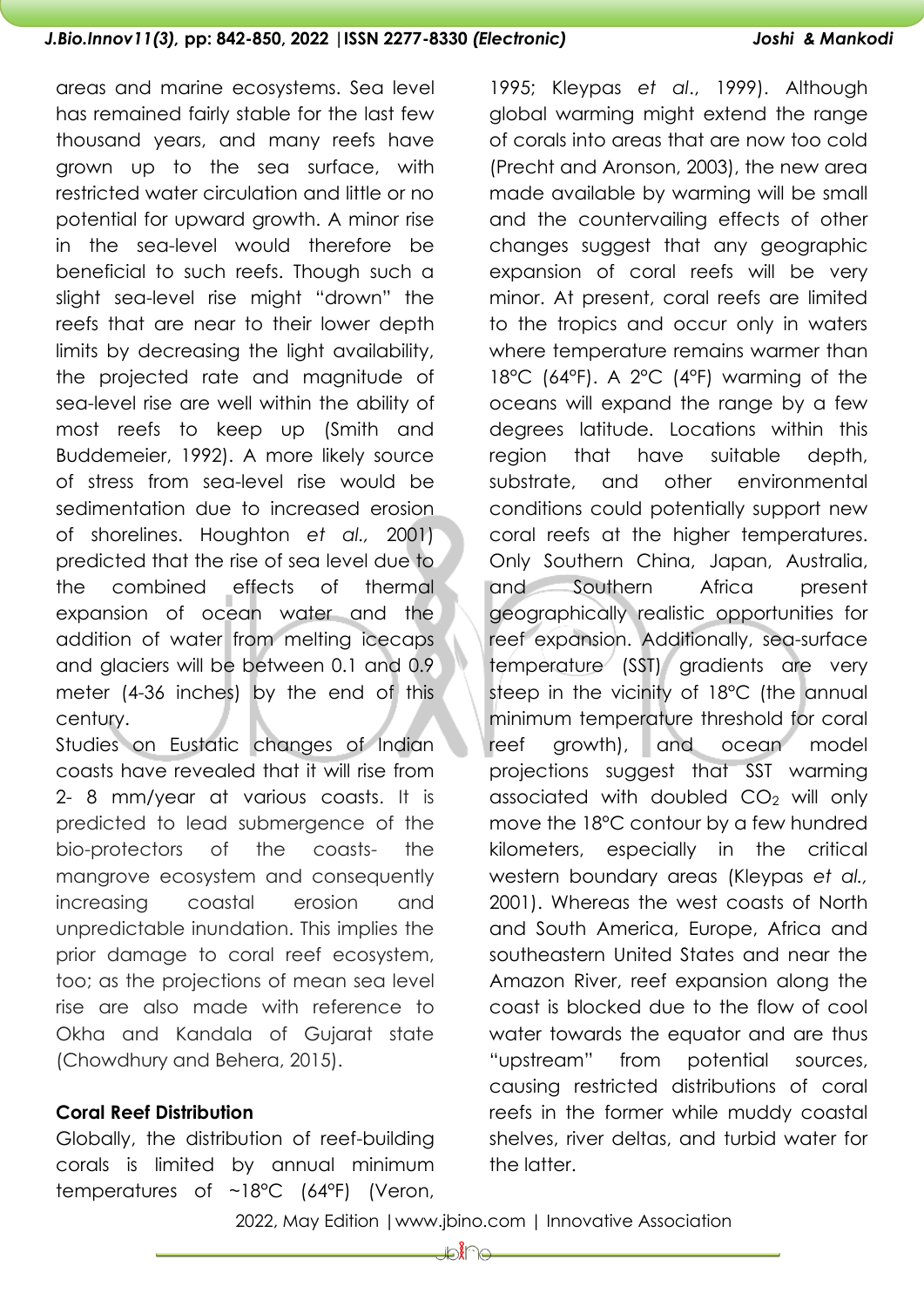#### **El Niño- Southern Oscillation (ENSO)**

Mass bleaching of corals has been clearly linked to El Niño events in the past two decades *(Hoegh-Guldberg, 1999; Glynn, 2000).* The widespread bleaching events took place during the El Niños of 1982-83, 1987-88, and 1997-98. A region of unusually warm water develops throughout the Pacific and Indian Oceans during a typical El Niño event. When the seasonal maximum water temperatures coincide with the warm water anomalies, coral bleaching event takes place. In the western Pacific, the Mean sea level decreases during an El Niño event, which can expose shallow reefs, and lead to mass mortalities (Eakin and Glynn, 1996; Eakin, 2001). Coral bleaching also takes place in regions that tend to have warmer-than-normal SSTs during the La Niña i.e. the cold phase of ENSO (e.g., South Pacific Convergence Zone; New Britain during 1998-99).

El Niño events have increased in frequency, severity, and duration since the 1970s (Stahle *et al.*, 1998; Mann *et al.,* 2000). The severity of bleaching events during El Niño years of the last two decades presents a "worst case scenario" in predicting the future of coral reef ecosystems, particularly when added to a background of warming seasurface temperatures.

#### **Other marine Biodiversity**

Marine habitats are highly biodiverse, however the climate change has not left any species/habitat unaffected. It has been observed that the species composition and diversity found at tropical region has exacerbated; whereas the marine species occurring at temperate region have exhibited range

shift due to the migration from lower latitudes. The example of North Sea species richness reflects the climatic influence clearly i.e., the species diversity of North Sea has doubled in 21 years (1985-2006). This was a result of species range shift by the average northward shift of 2.2 km per year (Worm et al., 2021). Scientists have also studied distribution range shifts for marine biodiversity which averages 30.6 (±5.2 km) km/decade species displacement (Worm et al., 2021). Apart from thermal threshold, marine species also confront ocean circulation changes, pelagic bio-physical changes, over exploitation and pollution.

The above discussions imply that Coral reef conservation or even continual survival demands for global scale strategic planning however, the implementation needs local efforts. The local factors in addition to the global threats may still deteriorate the reef associates towards the climate crisis. Hence, along with controlled GHG emissions which is thought to be one of the leading factor of temperature rise, many local practices such as eco-friendly fishing and traveling practices, reduced fertilizers and industrial run-off, reduced trash at coastal area, awareness generation for coral conservation, reef restoration/coral transplantation programs etc. may play significant role towards strengthening Corals to combat climate crisis.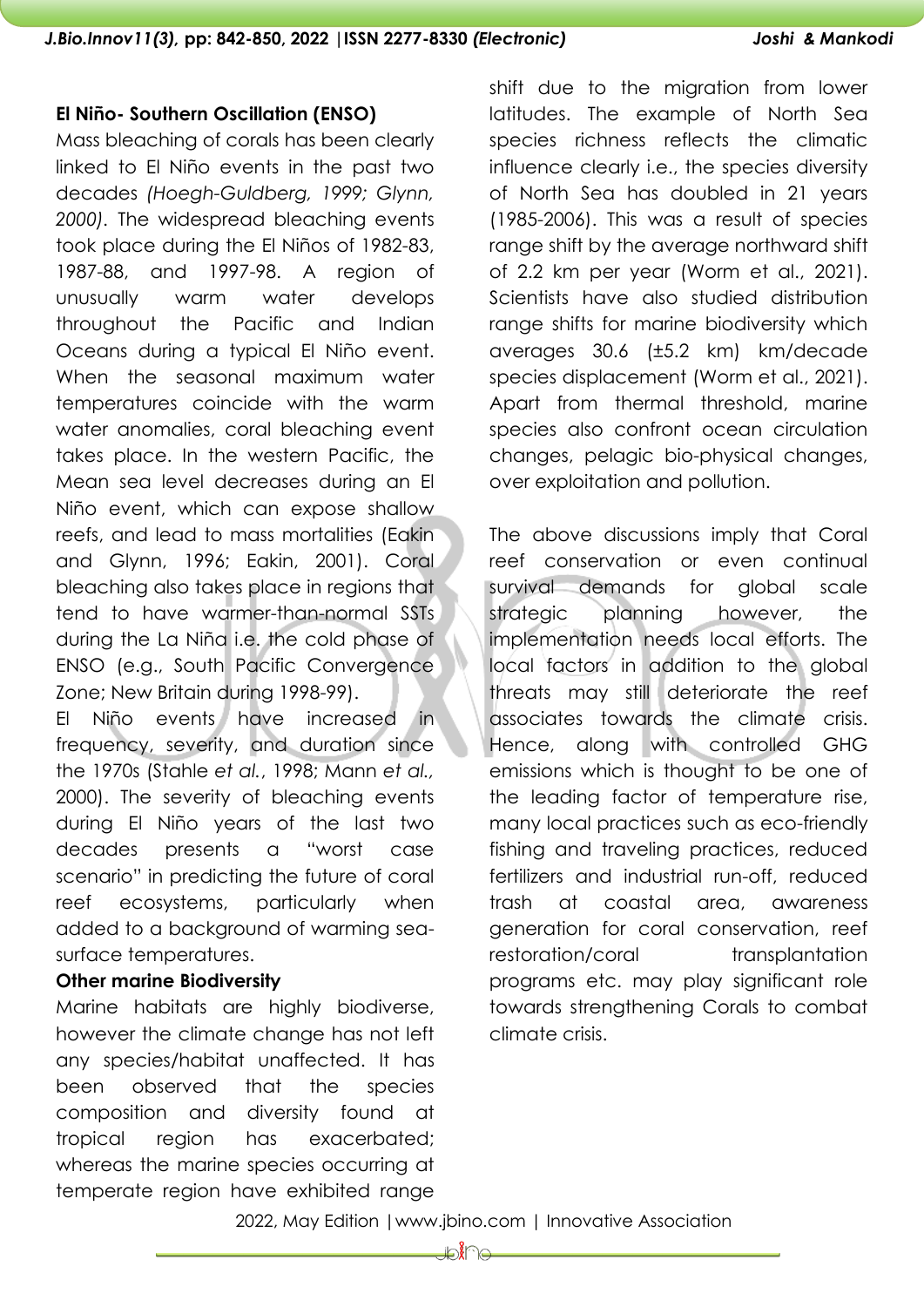## *J.Bio.Innov11(3),* **pp: 842-850, 2022 |ISSN 2277-8330** *(Electronic) Joshi & Mankodi*

#### **References:**

- 1. Brown, B.E. 2000. The significance of pollution in eliciting the bleaching response in symbiotic cnidarians. *International Journal of Environment and Pollution.* 13:392–415.
- 2. Caldeira, K., and M. E. Wickett (2005), Ocean model predictions of chemistry changes from carbon dioxide emissions to the atmosphere and ocean, J. Geophys. Res., 110, C09S04, doi:10.1029/2004JC002671.
- 3. Chowdhury, P., and M. Behera, 2015. A study on regional sea level variation along the Indian coast. *Procedia Engineering*, *116*, 1078-1084.
- 4. Eakin, C.M., and P.W. Glynn. 1996. Low tidal exposures and reef mortalities in the eastern Pacific. Coral Reefs 15: 120.
- 5. Eakin, C.M. 2001. A tale of two ENSO events: Carbonate budgets and the influence of two warming disturbances and intervening variability, Uva Island, Panama. Bulletin of Marine Science 69: 171-186.
- 6. Eakin, C.M. 1996. Where have all the carbonates gone? A model comparison of calcium carbonate budgets before and after the 1982-1983 El Niño at Uva Island in the eastern Pacific. Coral Reefs 15: 109-119.
- 7. Feely, R. A., C. L. Sabine, K. Lee, W. Berelson, J. Kleypas, V. J. Fabry, and F. J. Millero (2004), Impact of anthropogenic CO2 on the CaCO3 system in the oceans, Science, 305, 362– 366.
- 8. Fitt, W.K., B.E. Brown, M.E. Warner, and R.P. Dunne. 2001. Coral bleaching: Interpretation of thermal tolerance limits and thermal thresholds in tropical corals. *Coral Reefs* 20: 51-65.
- 9. Glynn, P.W. 2000. El Niño-Southern Oscillation mass mortalities of reef corals:

a model of high temperature marine extinctions? In: Carbonate Platform Systems: Components and Interactions, edited by E. Insalaco, P.W. Skelton, and T.J. Palmer. Geological Society of London, Special Publications 178: 117-133.

- 10. Halley, R.B., and K.K. Yates. 2000. Will reef sediments buffer corals from increased global CO2? In: Ninth International Coral Reef Symposium. Bali, Indonesia, 23-27 October 2000, Abstract.
- 11. Harvey, L. D. (2003), Impact of deepocean carbon sequestration on atmospheric CO2 and on surface-water chemistry, Geophys. Res. Lett., 30(5), 1237, doi:10.1029/2002GL016224.
- 12. Hoegh-Guldberg, O. 1999. Climate change, coral bleaching and the future of the world's coral reefs. Marine and Freshwater Research 50: 839-866.
- 13. Houghton, J.T., Y. Ding, D.J. Griggs, M. Noguer, P.J. van der Linden, and D. Xiaosu (eds.) 2001. *IPCC Third Assessment Report: Climate Change 2001: The Scientific Basis.* Cambridge University Press, Cambridge, UK, 944 pp.
- 14. Hughes, T.P., A.H. Baird, D.R. Bellwood, M. Card, S.R. Connolly, C. Folke, R. Grosberg, O. Hoegh-Guldberg, J.B.C. Jackson, J. Kleypas, P. Marshall, M. Nyström, S.R. Palumbi, J.M. Pandolfi, B. Rosen, and J. Roughgarden. 2003. Climate change, human impacts and the resilience of coral reefs. *Science* 301: 929-933.
- 15. Ishimatsu, A., M. Hayashi, K.-S. Lee, T. Kikkawa, and J. Kita (2005), Physiological effects on fishes in a high-CO2 world, J. Geophys. Res., 110, C09S09, doi:10.1029/2004JC002564.
- 16. Joshi D., S. Munjpara, U. Banerji and D. Parasharya, 2014. Coral Bleaching Observations in the Gulf of Kachchh, India – A Climate Induced Stress on the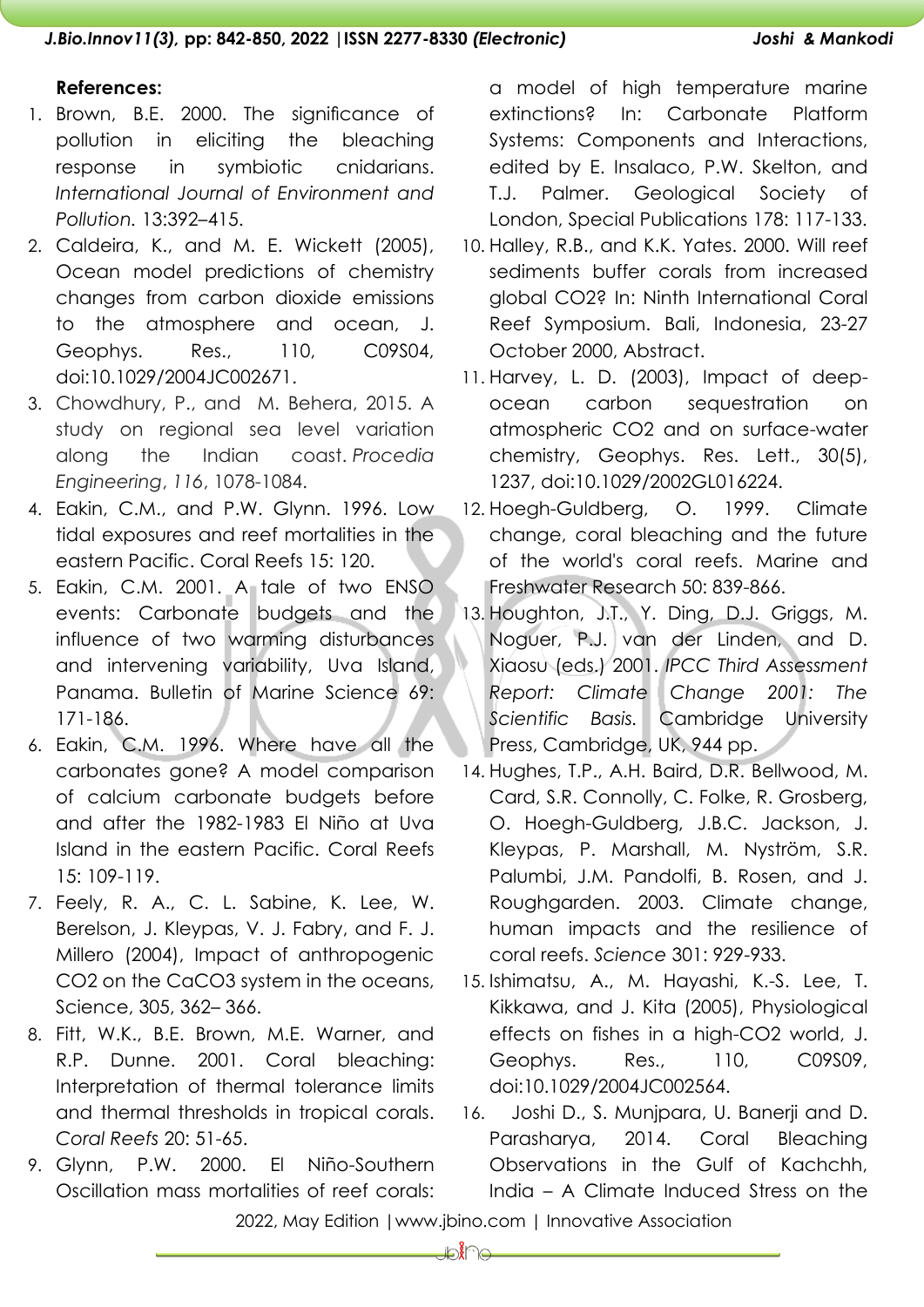Scleractinians, Journal of Aquatic biology and fisheries 2:(2) 106-113 (ISSN: 2321- 340X).

- 17. Kleypas, J. A., R. W. Buddemeier, D. Archer, J.-P. Gattuso, C. Langdon, and B. N. Opdyke (1999), Geochemical consequences of increased atmospheric CO2 on coral reefs, Science, 284, 118– 120.
- 18. Kleypas, J.A., R.W. Buddemeier, and J.-P. Gattuso. 2001. The future of coral reefs in an age of global change. International Journal of Earth Sciences 90: 426-437.
- 19. Krishnan, P., S. Dam Roy, Grinson George, R. C. Srivastava, A. Anand, S. Murugesan, M. Kaliyamoorthy, N. Vikas and R. Soundararajan.2011. Elevated sea surface temperature during May 2010 induces mass bleaching of corals in the Andaman. Current Science, 100(1): 111- 117.
- 20. Langdon, C., W. S. Broecker, D. E. Hammond, E. Glenn, K. Fitzsimmons, S. G. Nelson, T.-S. Peng, I. Hajdas, and G. Bonani (2003), Effect of elevated CO2 on the community metabolism of an experimental coral reef, Global Biogeochem. Cycles, 17(1), 1011, doi:10.1029/2002GB001941.
- 21. Liu, G., A.E. Strong, and W. Skirving. 2003. Remote sensing of sea surface temperatures during 2002 Barrier Reef coral bleaching. *Eos, Transactions, American Geophysical Union* 84: 137,141.
- 22. Mann, M.E., R.S. Bradley, and M.K. Hughes. 2000. Long-term variability in the El Niño Southern Oscillation and associated teleconnections. In: El Niño and the Southern Oscillation: Multiscale Variability and its Impacts on Natural Ecosystems and Society, edited by H.F. Diaz and V. Markgraf. Cambridge

University Press, Cambridge, UK, pp. 357- 412.

- 23. Orr, J. C., V.J Fabry, O. Aumont, L. Bopp, S. Doney, R. A Feely, A. Gnanadesikan, N. Gruber, A. Ishida, F. Joos, R. Key, K. Lindsay, E. Maier-Reimer, R. Matear, P. Monfray, A. Mouchet, R. G Najjar, G. Plattner, K. B Rodgers, C. L Sabine, J. Sarmiento, R. Schlitzer, R. Slater, I. Totterdell, M. Weirig, Y. Yamanaka, A. Yool, (2005), Anthropogenic ocean acidification over the twenty first century and its impact on calcifying organisms, Nature, 437, 681– 686.
- 24. Precht, W.F., and R.B. Aronson. 2003. Climate flickers and range shifts of corals. Geological Society of America Abstracts with Programs 35: 84.
- 25. Ravindran J, E. Kannapiran,B. Manikandan, R., Murali,M. & Joseph,A. 2012. Bleaching and Secondary threats on the corals of the Palk bay: A survey and Proactive conservation needs. Indian J. Mar. Sci.42(1): 19-26.
- 26. Reaka-Kudla, M.L., J.S. Feingold, and P.W. Glynn. 1996. Experimental studies of rapid bioerosion of coral reefs in the Galápagos Islands. Coral Reefs 15: 101- 107.
- 27. Seibel, B. A., and P. J. Walsh (2001), Potential impacts of CO2 injections on deep-sea biota, Science, 294, 319– 320.
- 28. Smith, S.V., and R.W. Buddemeier. 1992. Global change and coral reef ecosytems. Annual Reviews of Ecology and Systematics 23: 89-118.
- 29. Stahle, D.W., M.K. Cleaveland, M.D. Therrell, D.A. Gay, R.D. D'Arrigo, P.J. Krusic, E.R. Cook, R.J. Allan, J.E. Cole, R.B. Dunbar, M.D. Moore, M.A. Stokes, B.T. Burns, J. Villanueva-Diaz, and L.G. Thompson. 1998. Experimental